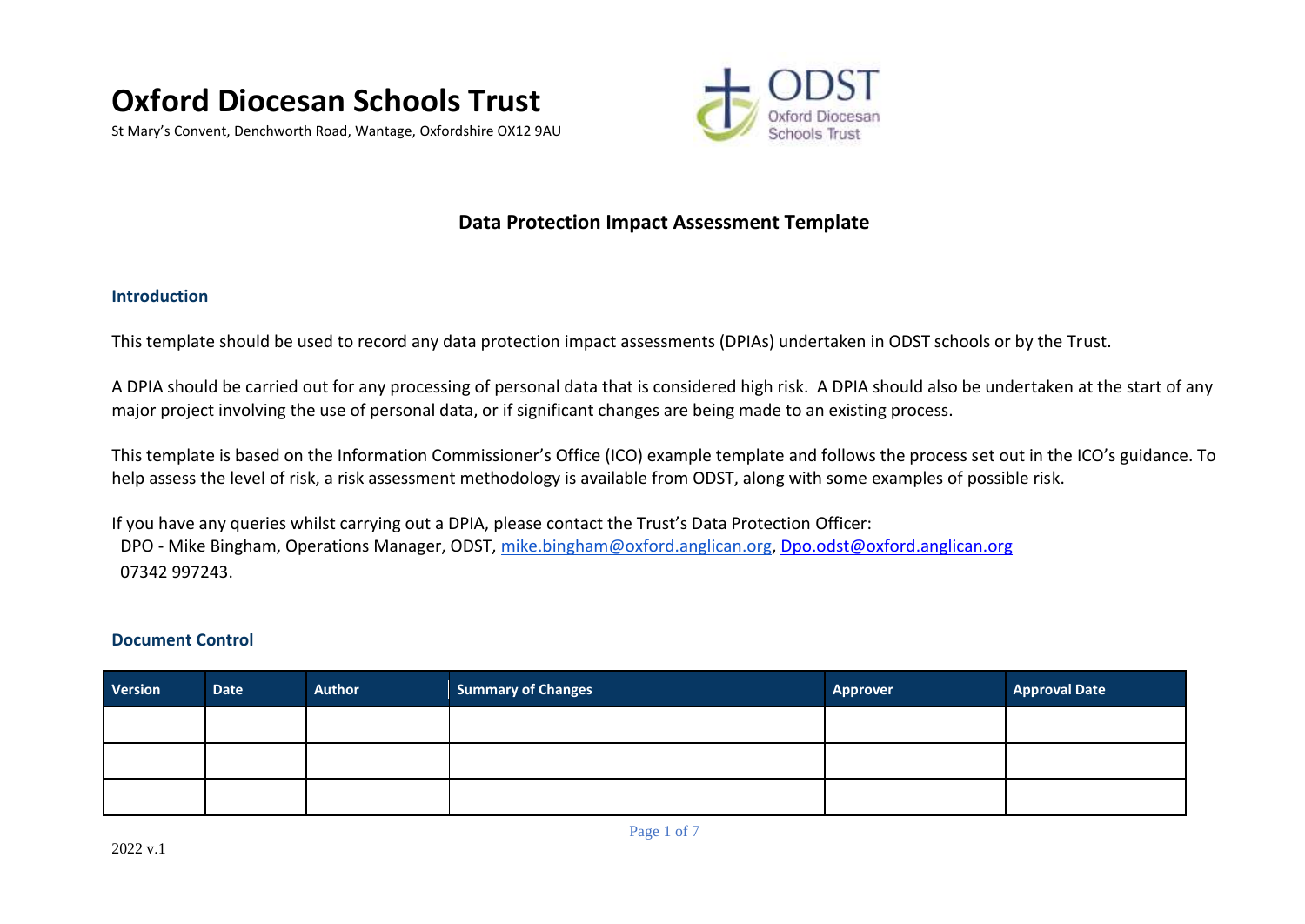|                                     | <b>Step 1: Summary of Initiative/Project</b>                                                                  |                                                                                                        |  |  |  |  |                                                                                                                                                        |  |
|-------------------------------------|---------------------------------------------------------------------------------------------------------------|--------------------------------------------------------------------------------------------------------|--|--|--|--|--------------------------------------------------------------------------------------------------------------------------------------------------------|--|
|                                     | Describe the scope of the initiative/project                                                                  | e.g., aims and objectives, business/educational case, duration, reach, visibility outside school/trust |  |  |  |  |                                                                                                                                                        |  |
|                                     |                                                                                                               |                                                                                                        |  |  |  |  |                                                                                                                                                        |  |
|                                     |                                                                                                               |                                                                                                        |  |  |  |  |                                                                                                                                                        |  |
| <b>Status of Initiative/Project</b> |                                                                                                               |                                                                                                        |  |  |  |  | describe the current phase of development /implementation of the initiative/project. If the DPIA is retrospective describe why it is being carried out |  |
|                                     |                                                                                                               |                                                                                                        |  |  |  |  |                                                                                                                                                        |  |
|                                     | Step 2: Description of the processing                                                                         |                                                                                                        |  |  |  |  |                                                                                                                                                        |  |
| Nature of the processing            |                                                                                                               |                                                                                                        |  |  |  |  |                                                                                                                                                        |  |
|                                     | Method(s) of collection e.g., online or paper-based forms<br>completed by data subjects or from other sources |                                                                                                        |  |  |  |  |                                                                                                                                                        |  |
|                                     | Source(s) of the personal data being processed if from third<br>party sources describe them                   |                                                                                                        |  |  |  |  |                                                                                                                                                        |  |
| collection?                         | Processing activities - how will data be used (processed) after                                               |                                                                                                        |  |  |  |  |                                                                                                                                                        |  |
| refer to a flow diagram             |                                                                                                               | Scope of data sharing with third parties - you may want to                                             |  |  |  |  |                                                                                                                                                        |  |
| Scope of the processing             |                                                                                                               |                                                                                                        |  |  |  |  |                                                                                                                                                        |  |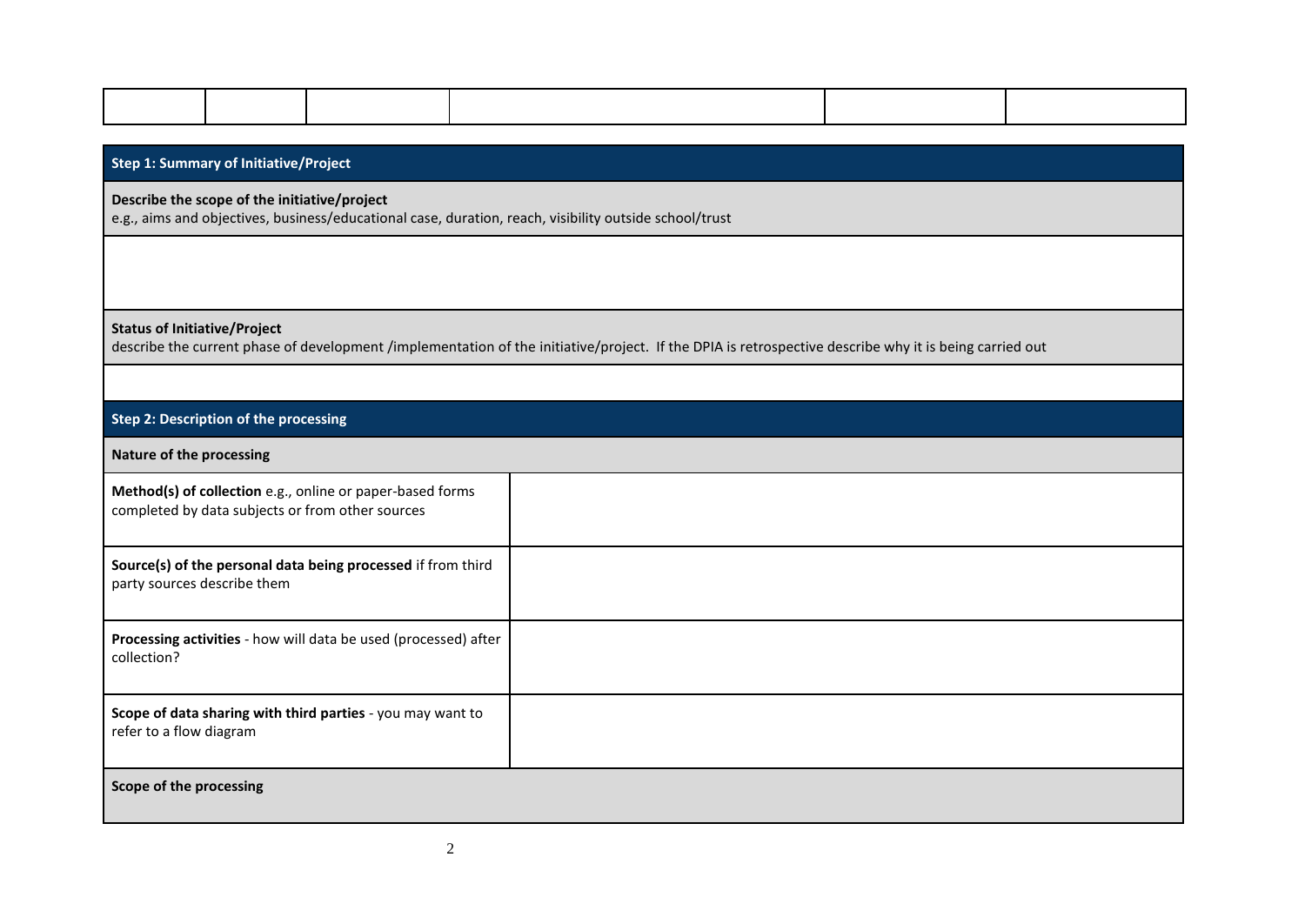| Categories of personal data - identify each category of<br>personal data processed to include any special category data<br>and information relating to criminal convictions and offences                                |  |
|-------------------------------------------------------------------------------------------------------------------------------------------------------------------------------------------------------------------------|--|
| Categories of data subject e.g., pupils, parents, staff,<br>volunteers, governors, visitors, contractors                                                                                                                |  |
| Format of the personal data e.g., paper records, electronic<br>documents, management information systems, online 'cloud'<br>files etc                                                                                   |  |
| Storage location e.g., school-based servers, trust-based<br>servers, cloud-hosted services in UK, EEA or elsewhere,<br>locked filing cabinets                                                                           |  |
| Duration and frequency of processing in relation to nature of<br>the initiative or relationship with the data subject                                                                                                   |  |
| Volume of data subjects and records - this can be<br>approximate if it is difficult to be precise at the time of the<br><b>DPIA</b>                                                                                     |  |
| Retention periods for personal data - how long will the<br>personal be retained for the processing purposes?<br>Will there be differing retention periods for different<br>categories of personal data or data subject? |  |
| <b>Context of the processing</b>                                                                                                                                                                                        |  |
| Relationship with the data subjects - describe the nature of<br>the school's relationship with the data subjects                                                                                                        |  |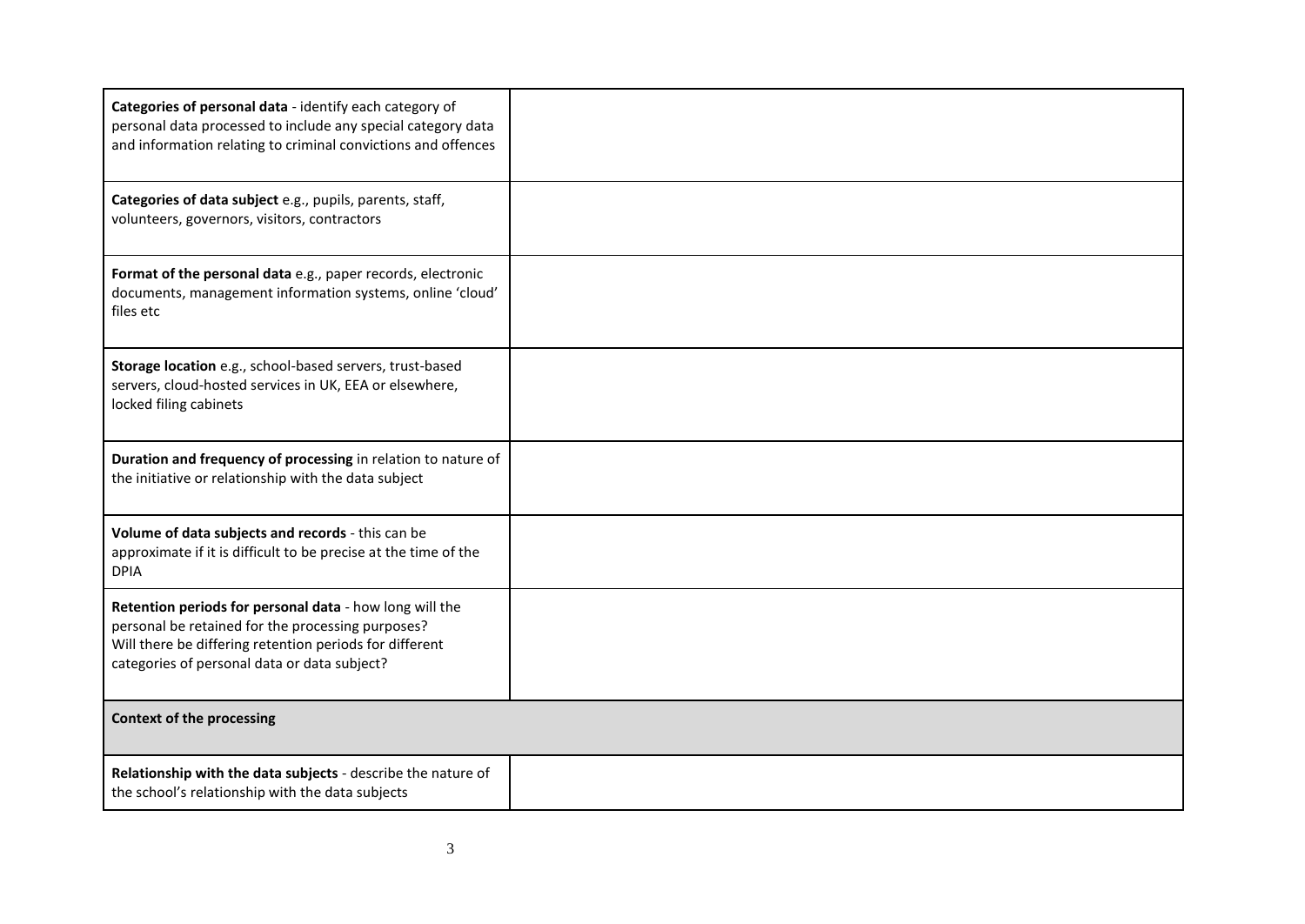| Data subjects' expectations - how much control will they<br>have? Would they consider this to be a reasonable use of<br>their personal data?                                                             |  |  |  |
|----------------------------------------------------------------------------------------------------------------------------------------------------------------------------------------------------------|--|--|--|
| Relevant matters of public concern - are there any issues of<br>public concern relating to the scope of the processing that<br>should be taken into account?                                             |  |  |  |
| <b>Purposes of processing</b>                                                                                                                                                                            |  |  |  |
| Benefits to the data subject - describe how the processing<br>benefits the data subjects/individuals directly or indirectly                                                                              |  |  |  |
| Benefits to the school/trust - describe how the processing<br>benefits the school/trust either directly or indirectly                                                                                    |  |  |  |
| Benefits to third parties - describe how the processing<br>benefits any third parties either directly or indirectly                                                                                      |  |  |  |
| <b>Step 3: Consultation process</b>                                                                                                                                                                      |  |  |  |
| Input of school/trust professionals / stakeholders e.g., advice<br>from staff, subject experts, Trust DPO, HR Team etc as<br>appropriate                                                                 |  |  |  |
| Input from data subjects or their representatives - describe<br>views sought, methods used as relevant; or justification for<br>not seeking input                                                        |  |  |  |
| Input of any relevant third parties e.g., wider school/trust<br>community, third party processors, processors, facility hirers,<br>lawyers etc as appropriate; or justification for not seeking<br>input |  |  |  |
| Step 4: Assessment of necessity and proportionality                                                                                                                                                      |  |  |  |
| Purpose and necessity - describe how the processing will                                                                                                                                                 |  |  |  |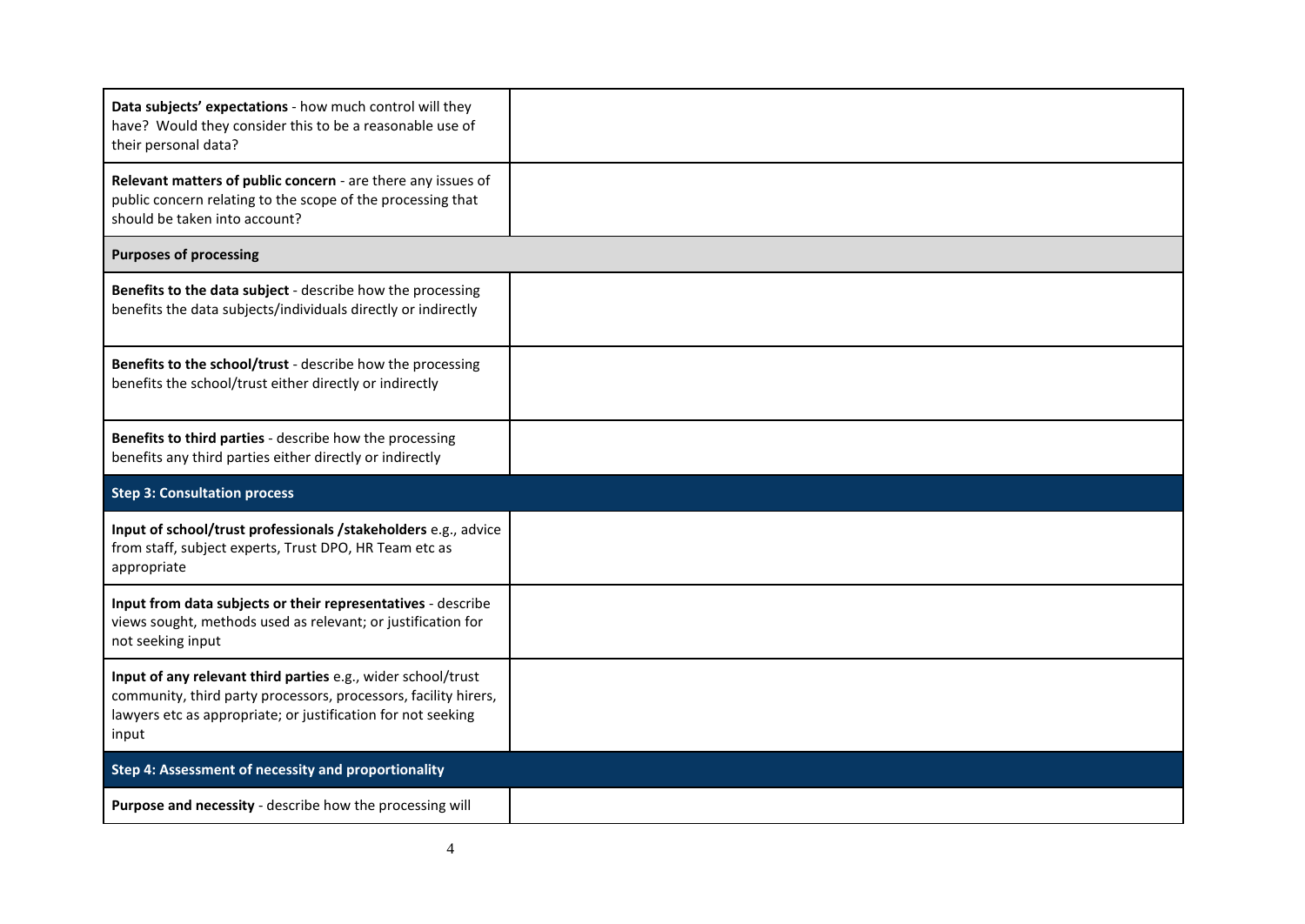| achieve the purpose of the initiative/project. Why is it<br>necessary?                                                                                                                                                                                                                                                                         |  |
|------------------------------------------------------------------------------------------------------------------------------------------------------------------------------------------------------------------------------------------------------------------------------------------------------------------------------------------------|--|
| Lawful basis for processing - identify the most appropriate<br>lawful basis for processing.<br>Identify a lawful condition for the processing of any special<br>category data of criminal convictions data as appropriate (see<br>Guidance on Lawful Basis for more advice and guidance in<br>choosing a lawful basis).                        |  |
| Fairness and transparency - describe how data subjects will<br>be informed about the processing of their personal data, e.g.,<br>through privacy notices, newsletters, consent forms etc.                                                                                                                                                      |  |
| Data quality and minimisation - describe how the data will<br>be kept accurate and up to date. Describe the steps that will<br>be taken to ensure only the minimum amount of personal<br>data that is necessary is collected and used. How will you<br>prevent the data being used for purposes beyond the scope<br>of the initiative/project? |  |
| Storage limitation - describe how the personal data will not<br>be retained longer than necessary for the purposes of the<br>processing.                                                                                                                                                                                                       |  |
| Security, integrity and confidentiality - describe the<br>measures that will be in place to keep the personal data<br>secure, including protection against personal data breaches<br>e.g., physical, technical and organisational measures.                                                                                                    |  |
| Data subject rights - describe how data subjects will be able<br>to exercise their rights: to be informed, access their personal<br>information, rectification, erasure, objection.<br>This is about clear information in your privacy notices and<br>how you make them available to data subjects and how you<br>remind them, as appropriate. |  |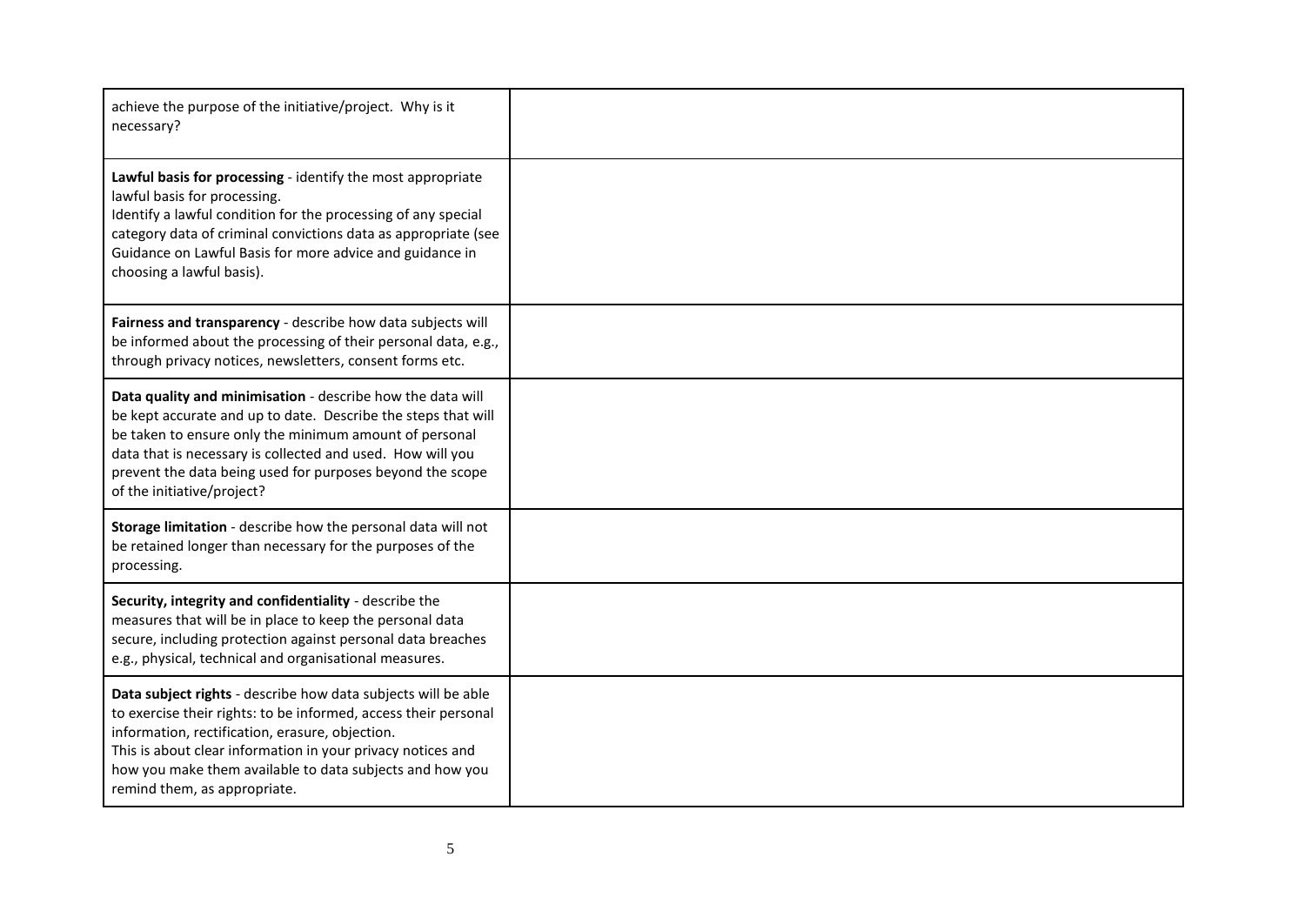| Third party processors - where relevant, describe how you<br>will check that any third-party processors will keep the<br>personal data secure and how they are compliant with data<br>protection law.                                                                                                                                                               |  |
|---------------------------------------------------------------------------------------------------------------------------------------------------------------------------------------------------------------------------------------------------------------------------------------------------------------------------------------------------------------------|--|
| International transfers of personal data - How will you<br>ensure the international transfer rules are met in relation to<br>any transfers of personal data beyond the UK?<br>N.B. There is an adequacy agreement in place between the<br>UK and EEA countries which means that these requirements<br>are met. For any other countries, seek the advice of the DPO. |  |

|         | Step 5: Identification and assessment of risk (see risk assessment matrix and examples of risk) |                    |                         |                                          |  |
|---------|-------------------------------------------------------------------------------------------------|--------------------|-------------------------|------------------------------------------|--|
| Ref No. | Source of risk and potential<br>impact on data subjects or<br>associated school/trust risks     | Likelihood of harm | Impact/severity of harm | <b>Overall risk</b><br>Low, medium, high |  |
|         |                                                                                                 |                    |                         |                                          |  |
|         |                                                                                                 |                    |                         |                                          |  |
|         |                                                                                                 |                    |                         |                                          |  |
|         |                                                                                                 |                    |                         |                                          |  |

| Step 6: Identification of controls and measures to reduce risk |                          |                                          |                              |                         |
|----------------------------------------------------------------|--------------------------|------------------------------------------|------------------------------|-------------------------|
| Ref No.                                                        | Controls or measures to  | <b>Effect on risk</b> - extent to which  | Residual risk - low, medium, | <b>Measure approved</b> |
|                                                                | reduce or eliminate risk | risk is eliminated, reduced,<br>accepted | high                         | Yes/No                  |
|                                                                |                          |                                          |                              |                         |
|                                                                |                          |                                          |                              |                         |
|                                                                |                          |                                          |                              |                         |